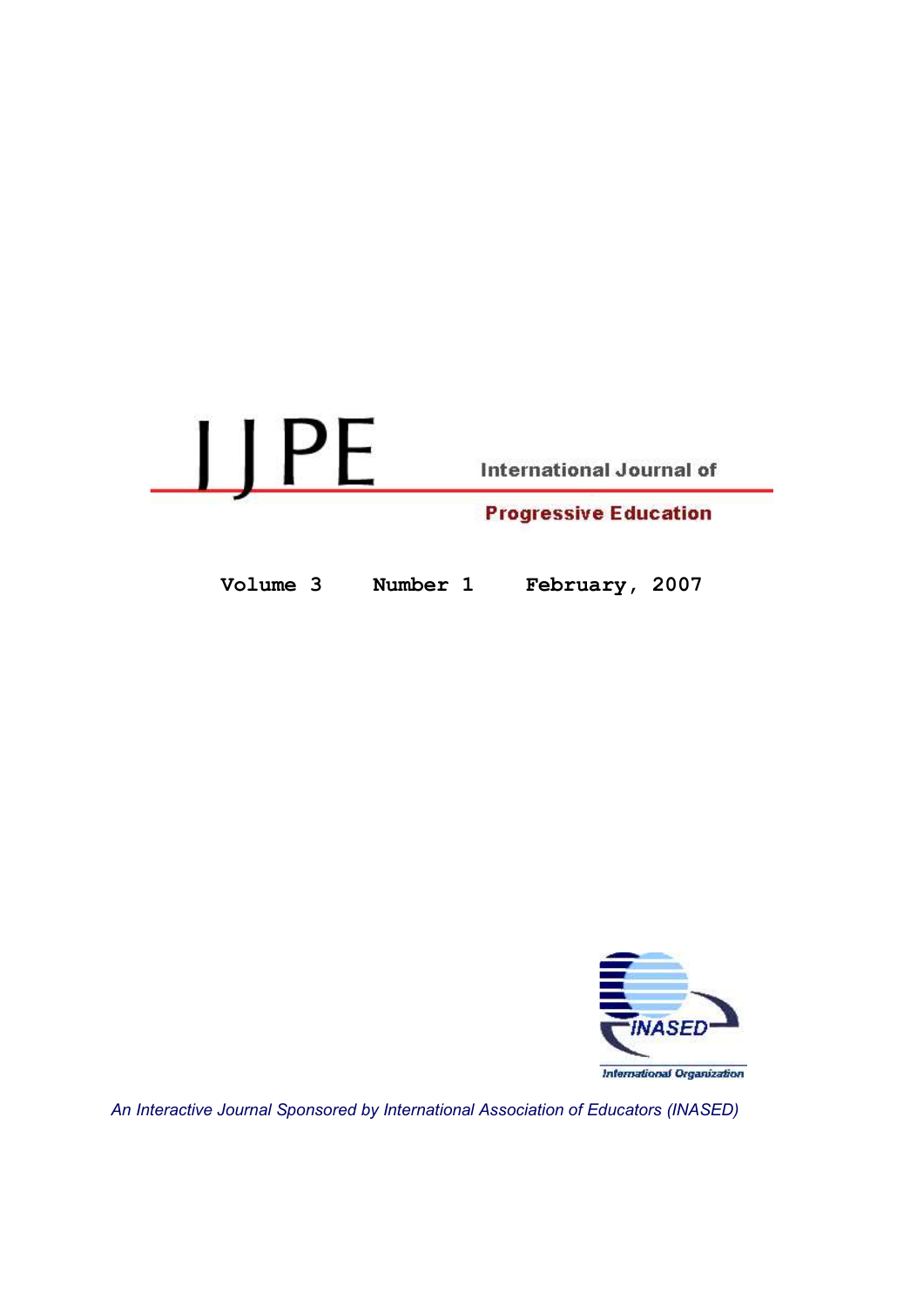# International Journal of Progressive Education

Frequency: Three times a year; February, June, and October

ISSN: 1554-5210

# Indexing/Abstracting:

- 1- WorldCat: http://www.oclc.org/worldcat/default.htm
- 2- EBSCO Publication: http://www.ebsco.com/
- 3- Journal Finder: http://journalfinder.uncg.edu/demo
- 4- Directory of Open Access Journals: (DOAJ): http://www.doaj.org/home
- 5- AERA e-journals: http://aera-cr.asu.edu/ejournals/
- 6- NewJour (A Listing of New Electronic Journals)
- 7- Cabell's Directory of Publishing Opportunities in Educational Curriculum & Methods: http://www.cabells.com
- 8- International Society for Exploring Teaching and Learning: http://www.isetl.org/

## 2006 Subscription Rates

- \$35 Association Member USA (Canada: \$40; Rest of World: \$50)
- \$45 Individual USA (Canada: \$50; Rest of World: \$55)
- \$35 Student USA (Canada: \$40; Rest of World: \$50)
- \$140 Library/Institution USA (Canada: \$160; Rest of World: \$160)

Single Issues and Back Issues: \$25 USA (Canada: \$35; Rest of World: \$35)

If you wish to subscribe for the printed edition of IJPE, please send the subscription fee as check or money order (payable to International Association of Eduactors) to the following address:

International Association of Educators 1965 S. Orchard Street #D Urbana, IL 61801 USA

Print copies of past issues are also available for purchased by contacting the Customer Service department subscription@inased.org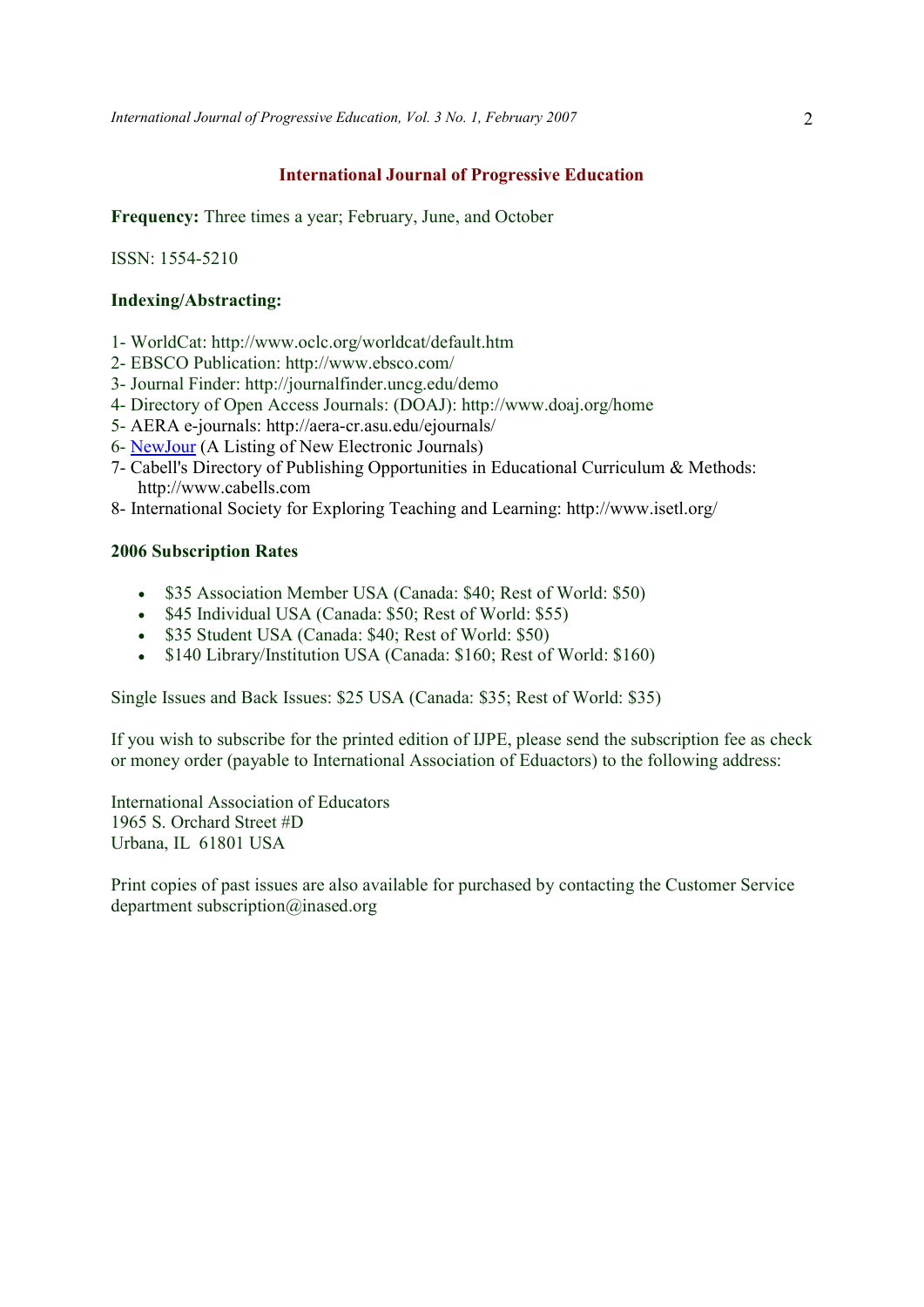#### International Journal of Progressive Education

Editor:<br>Chen Xinren

# Managing Editor:

Assistant Managing Editors:

Eryca Rochelle Neville Nihat Kahveci Alex Jean-Charles Mustafa Koc Mustafa Ulusoy He Ning

### Editorial Board:

Bertram Chip Bruce Peggy Placier Yang Changyong Sharon Tettegah Fernando Galindo Susan Matoba Adler Carol Gilles Julie Matthews Jite O. Eferakorho Edward Godia Nezahat Guclu Cushla Kapitzke Catalina Ulrich Rauf Yildiz Juny Montoya Winston Jumba Akala Ayse Ottekin Demirbolat Kwok Keung HO Zeynel Amac Sara Salloum Chan Raymand M.C. Pragasit Sitthitikul Serkan Toy Catherine D Hunter Ismail Sahin Dilek Gokturk Alexis Lopez Cemalettin Ayas Mehmet Acikalin Funda Savasci Abdulkadir Demir Luisa Rosu Caglar Yildiz

Nanjing University, China

Mustafa Yunus Eryaman Canakkale Onsekiz Mart University, Turkey

University of Missouri-Columbia, USA University of Illinois at Urbana-Champaign, USA University of Illinois at Urbana-Champaign, USA Suleyman Demirel University, Turkey Gazi University, Turkey Nanjing University, China

University of Illinois at Urbana-Champaign, USA University of Missouri-Columbia, USA Southwest China Normal University China University of Illinois at Urbana-Champaign, USA University of Illinois at Urbana-Champaign, USA University of Missouri-Columbia, USA University of the Sunshine Coast, Australia University of Missouri-Columbia, USA University of Illinois at Urbana-Champaign, USA Gazi University, Turkey University of Queensland, Australia Universitatea din Bucuresti, Romania Yuzuncu Yil University, Turkey Universidad de Los Andes, Bogotá, Colombia Catholic University of Eastern Africa, Kenya Gazi University, Turkey Hong Kong Institute of Education, Hong Kong Indiana University, Bloomington, USA Long Island University, USA Hong Kong Baptist University, Hong Kong Walailak University, Thailand Iowa State University,USA University of Illinois at Urbana-Champaign, USA Iowa State University,USA University of Florida, USA University of Illinois at Urbana-Champaign, USA Ohio State University, USA Ohio State University, USA Ohio State University, USA University of Missouri-Columbia, USA University of Illinois at Urbana-Champaign, USA University of Illinois at Urbana-Champaign, USA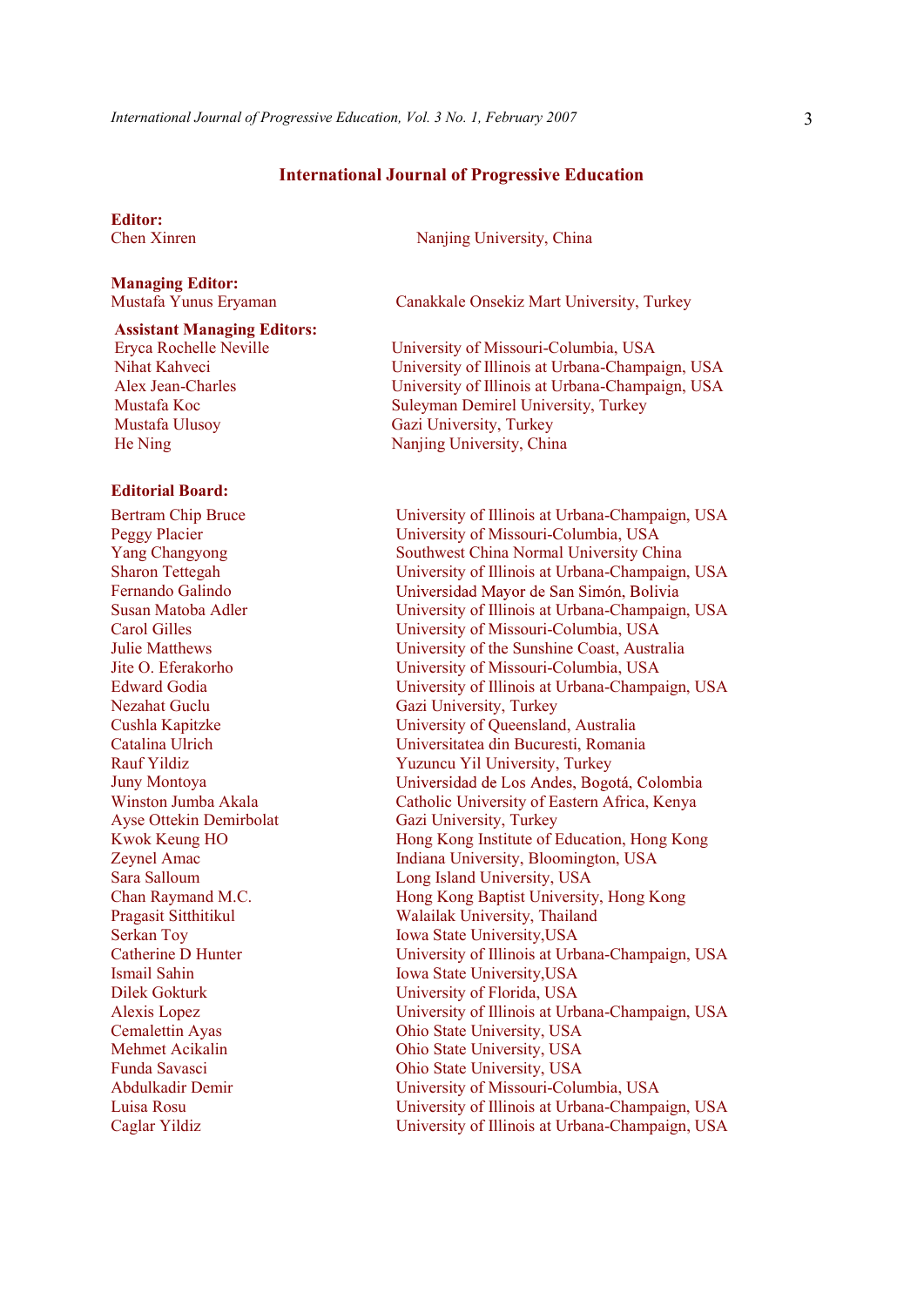Sheila L. Macrine Mustafa Tuncay Saritas Hakan Dedeoglu Ihsan Seyit Ertem Anna Min Raul Alberto Mora Velez Pauline Sameshima Martina Riedler Erdal Toprakci

#### Advisory Board

- 
- Montclair State University, USA Iowa State University,USA University of Florida, USA University of Florida, USA University of Illinois at Urbana-Champaign, USA University of Illinois at Urbana-Champaign, USA Washington State University, USA University of Illinois at Urbana-Champaign, USA Cumhuriyet University, Turkey

Lu Youquan East China Normal University, China Ma Hemin East China Normal University, China Chrispen Matsika Georgia College & State University, USA Wei Liu University of Illinois at Urbana-Champaign, USA Jeylan Woliye Hussein Alemaya University, Ethiopia Norhasni Zainal Abiddin University Putra Malaysia

The views expressed in this publication are not necessarily those of the Editor or the Editorial Review Board, nor the officers of the International Association of Educators (INASED). Copyright, 2005, International Association of Educators (INASED). ISSN 1554-5210